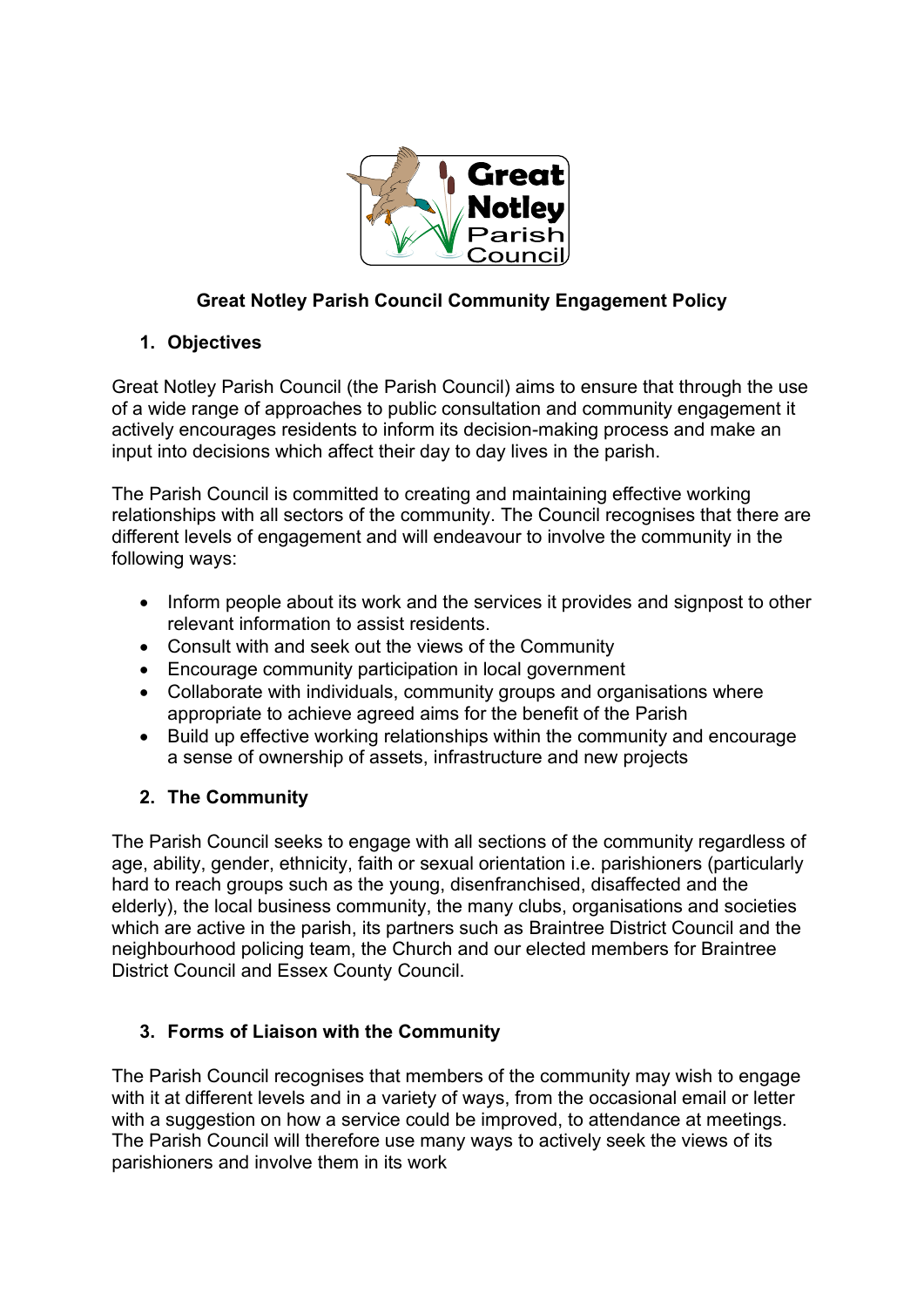### **Direct Access**

The Parish Council will publish a list of Councillors and how to contact them as well as the contact details for the Clerk on the 4 Parish Council noticeboards and also on the Parish Council website and in the Parish magazine the 'Great Notley Times'. There is a specific Parish Council telephone line and email address for the Clerk and email addresses for Councillors to enable residents to make such direct contact.

## **Parish Council Meetings**

Dates, times and venues of Parish Council meetings together with agendas, will be published on the Parish Council noticeboards, on the website and also a link to that information will be published in the Parish Council Facebook group. Parishioners are encouraged to attend Parish Council meetings and time is set aside at all meetings for public participation. A section in the website sets out what to expect at a meeting and how to participate.

## **Annual Parish Meetings**

Parishioners are also encouraged to attend the Annual Parish meeting which is advertised on the boards, website, Facebook and with direct liaison with community groups. Any issues raised at that meeting may be taken to the next Parish Council meeting for formal discussion.

### **Single issue public meetings**

The Parish Council may hold a single-issue public meeting or consultation event to provide an opportunity for residents to make their views known on a particular issue of particular relevance to the Parish. Such meetings will be publicised on the boards, website, Facebook and via community groups. A recent example was a consultation event on proposals to upgrade the skate area.

# **Surgeries**

The Parish Council hosts occasional ad hoc Residents Surgeries which on occasion, may be held on Zoom to allow residents to raise questions and queries in an informal environment with Councillors. It may be that the question can be answered forthwith or it may be added to a future agenda. If it is not a matter that can be dealt with by the Parish Council an attempt will be made to signpost to the relevant authority.

### **Website**

The Parish Council website [www.greatnotley.org.uk](http://www.greatnotley.org.uk/) publishes information about the Parish, its Council, and other information about organisations within the Parish, together with wider information such as details of how residents may respond to consultations at a District, County and on occasional national level. Agendas, minutes, accounts, Parish Council policies and other documents will be regularly posted on this website for parishioners' information.